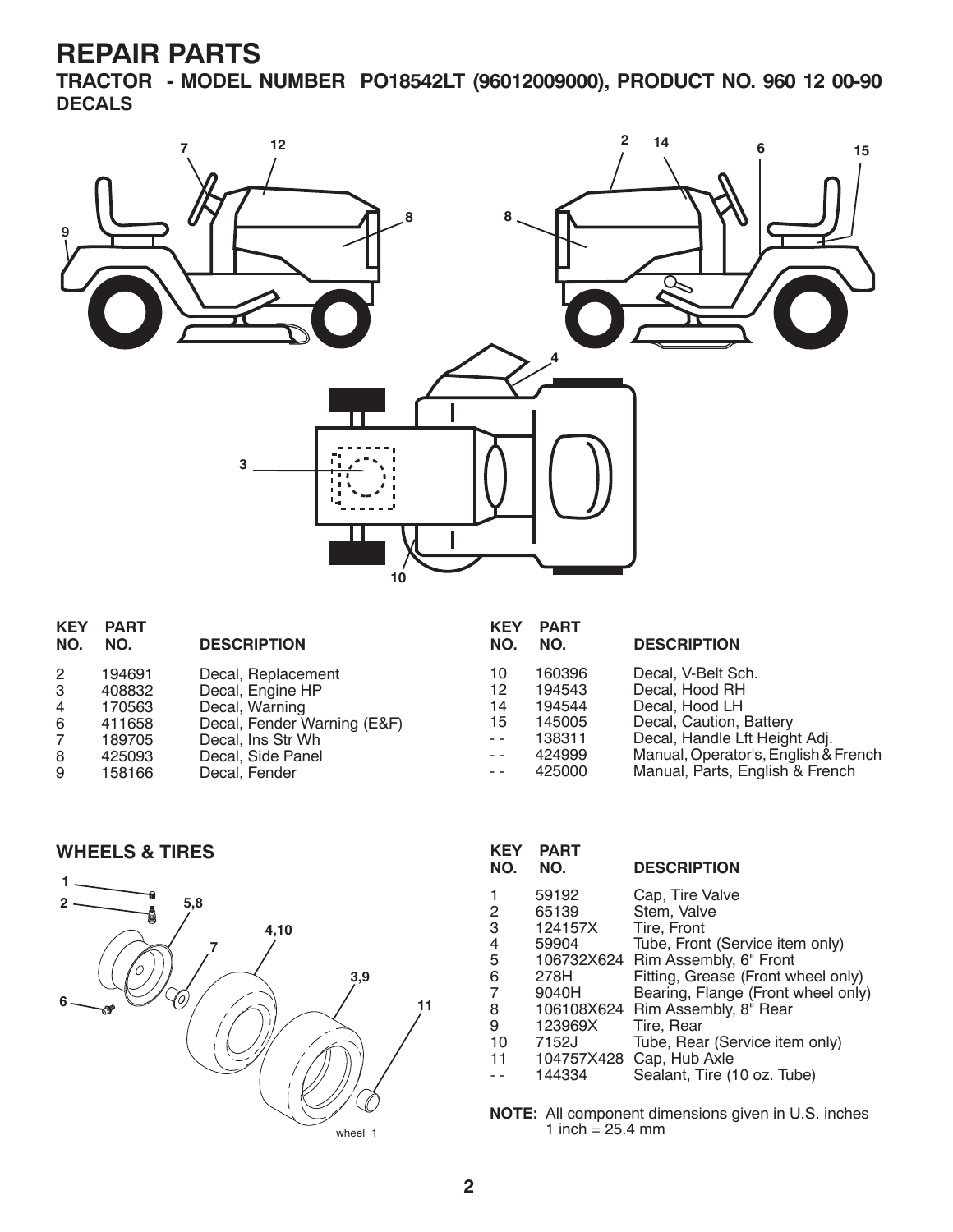#### **TRACTOR - MODEL NUMBER PO18542LT (96012009000), PRODUCT NO. 960 12 00-90 SCHEMATIC**

SCH03

 $START$   $B + S + A1$ 

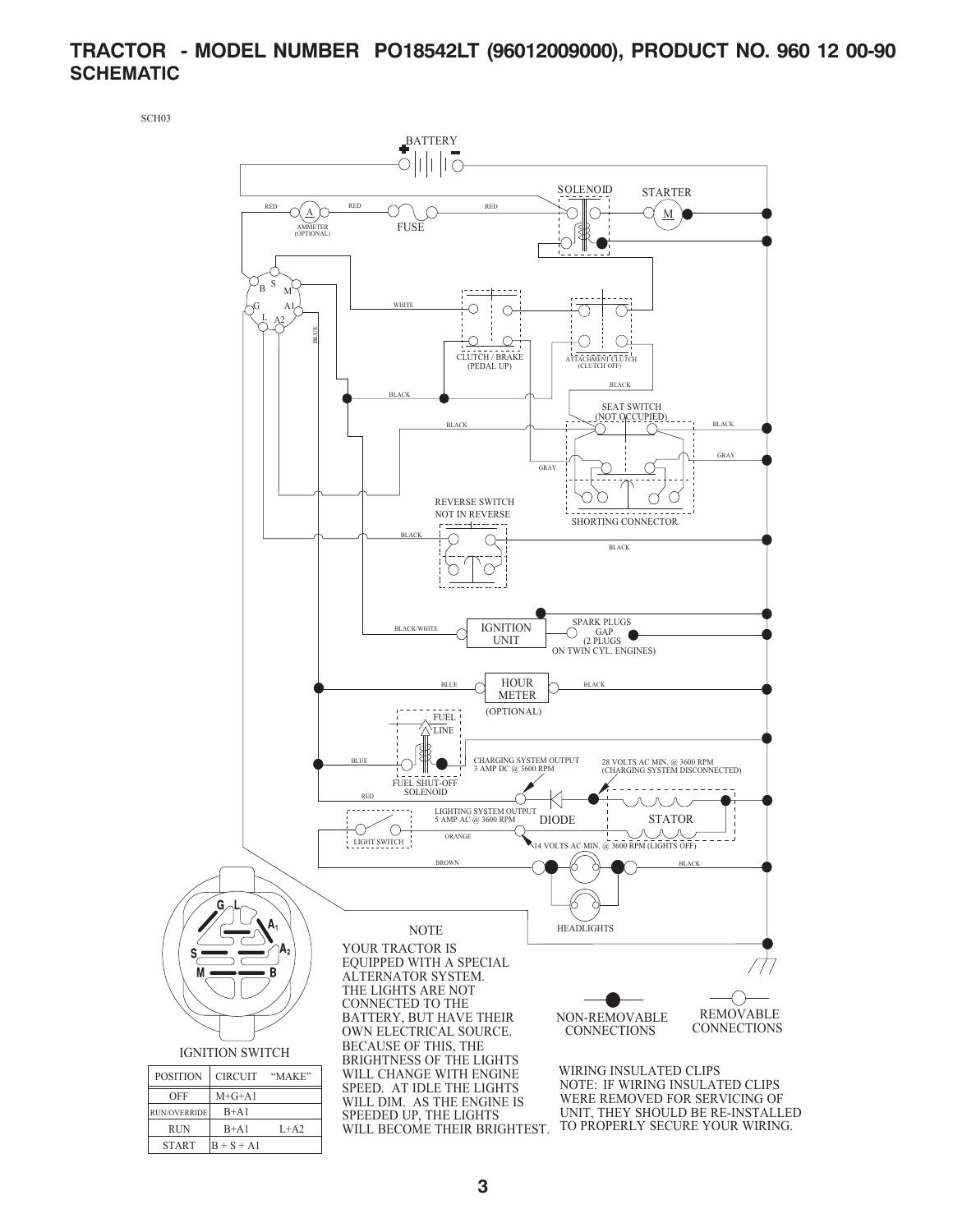**TRACTOR - MODEL NUMBER PO18542LT (96012009000), PRODUCT NO. 960 12 00-90 ELECTRICAL**

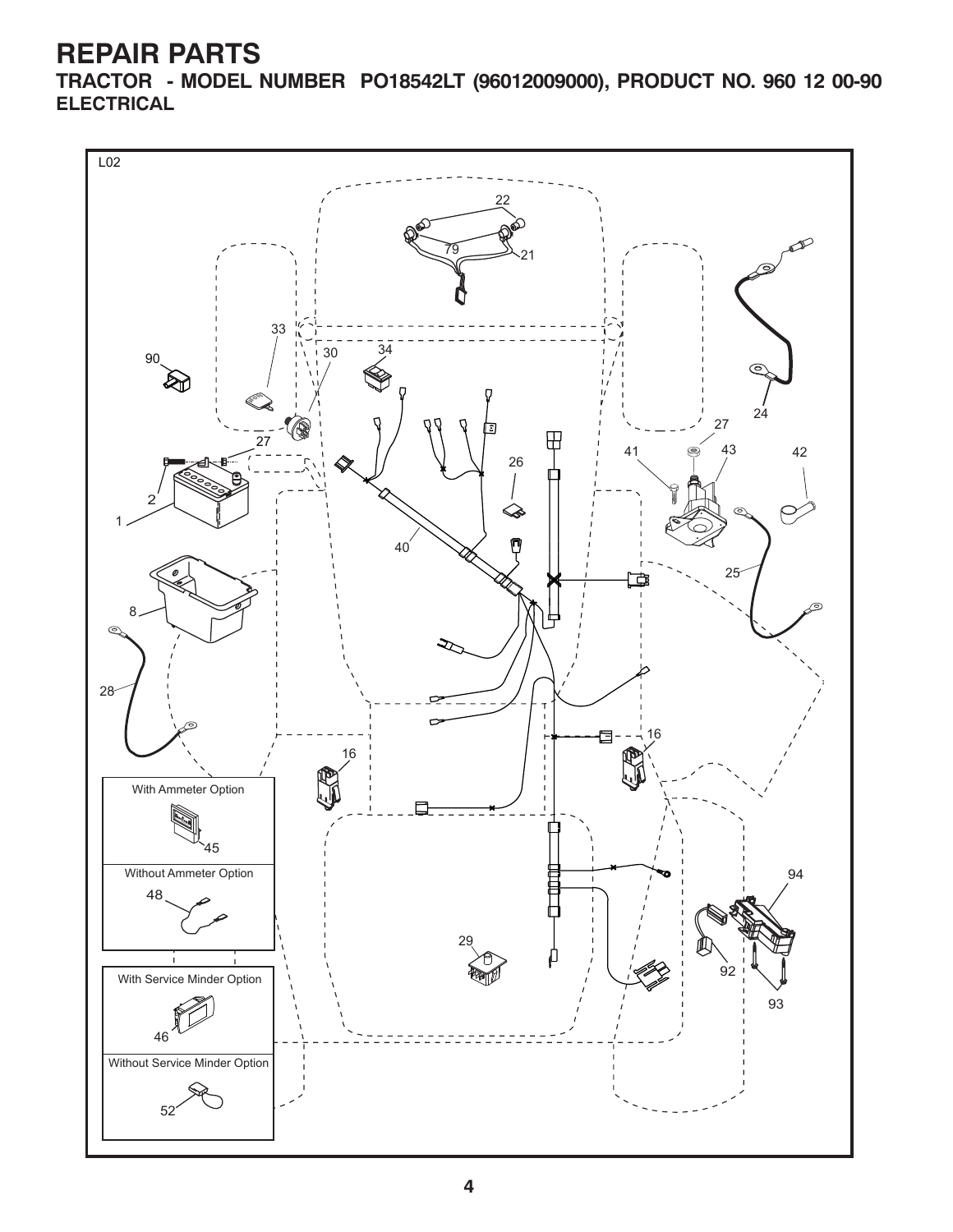**TRACTOR - MODEL NUMBER PO18542LT (96012009000), PRODUCT NO. 960 12 00-90 ELECTRICAL**

| KEY<br>NO. | <b>PART</b><br>NO.    | <b>DESCRIPTION</b>                                      |
|------------|-----------------------|---------------------------------------------------------|
| 1          | 163465                | Battery                                                 |
| 2          | 74760412              | Bolt Hex Hd 1/4-20 unc x 3/4                            |
| 8          | 176689                | <b>Box Battery</b>                                      |
| 16         | 176138                | Switch Interlock                                        |
| 21         | 175688                | Harness Asm Light w/4152j                               |
| 22         | 4152J                 | Bulb Light #1156                                        |
| 24         | 421299                | Cable Battery 6 Ga. 11" Red                             |
|            | 25 421297             | Cable Battery<br>Fuse 20 AMP                            |
| 27         | 26 175158<br>73510400 |                                                         |
| 28         | 421298                | Nut Keps Hex 1/4-20 unc<br>Cable Ground 6 Ga. 12" Black |
| 29         | 192749                | Switch Seat                                             |
| 30         | 193350                | Switch Ign                                              |
| 33         | 411935                | Key/Chain                                               |
|            | 34 110712X            | Switch Light/Reset                                      |
| 40         | 197428                | Harness Ign                                             |
| 41         | 71110408              | Bolt Blk Fin Hex 1/4-20                                 |
| 42         | 131563                | Cover Terminal Red                                      |
| 43         | 192507                | Solenoid                                                |
| 48         | 140844                | <b>Adapter Ammeter</b>                                  |
| 52         | 141940                | Protection Wire Loop                                    |
|            | 79 175242             | Socket Asm. Bulb Twistlock                              |
| 90         | 180449                | <b>Cover Terminal Battery</b>                           |
| 92         | 196615                | Harness Pigtail                                         |
| 93         | 192540                | Screw Plastite 10-14 x 2.0                              |
| 94         | 191834                | Module Reverse ROS                                      |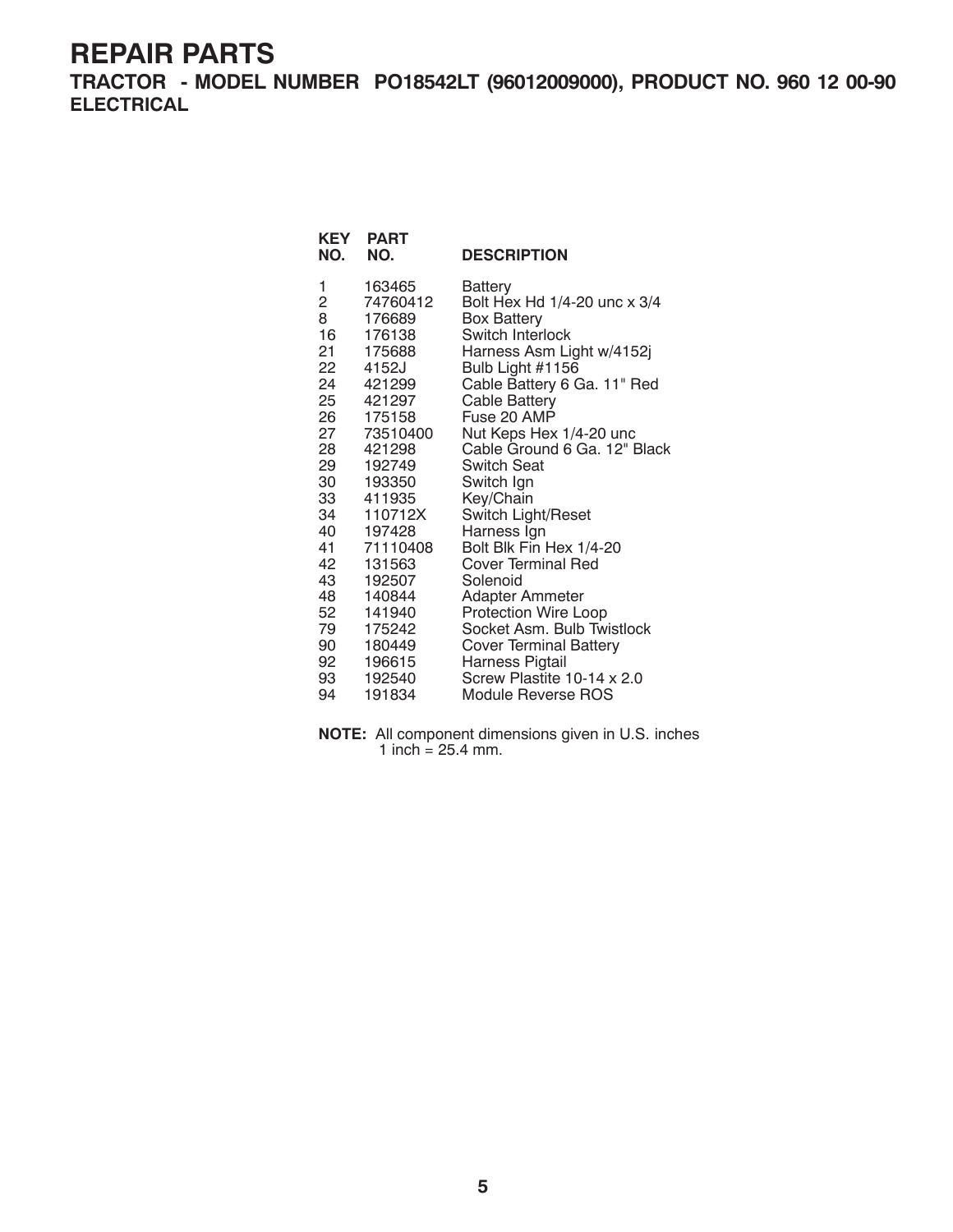**TRACTOR - MODEL NUMBER PO18542LT (96012009000), PRODUCT NO. 960 12 00-90 CHASSIS**

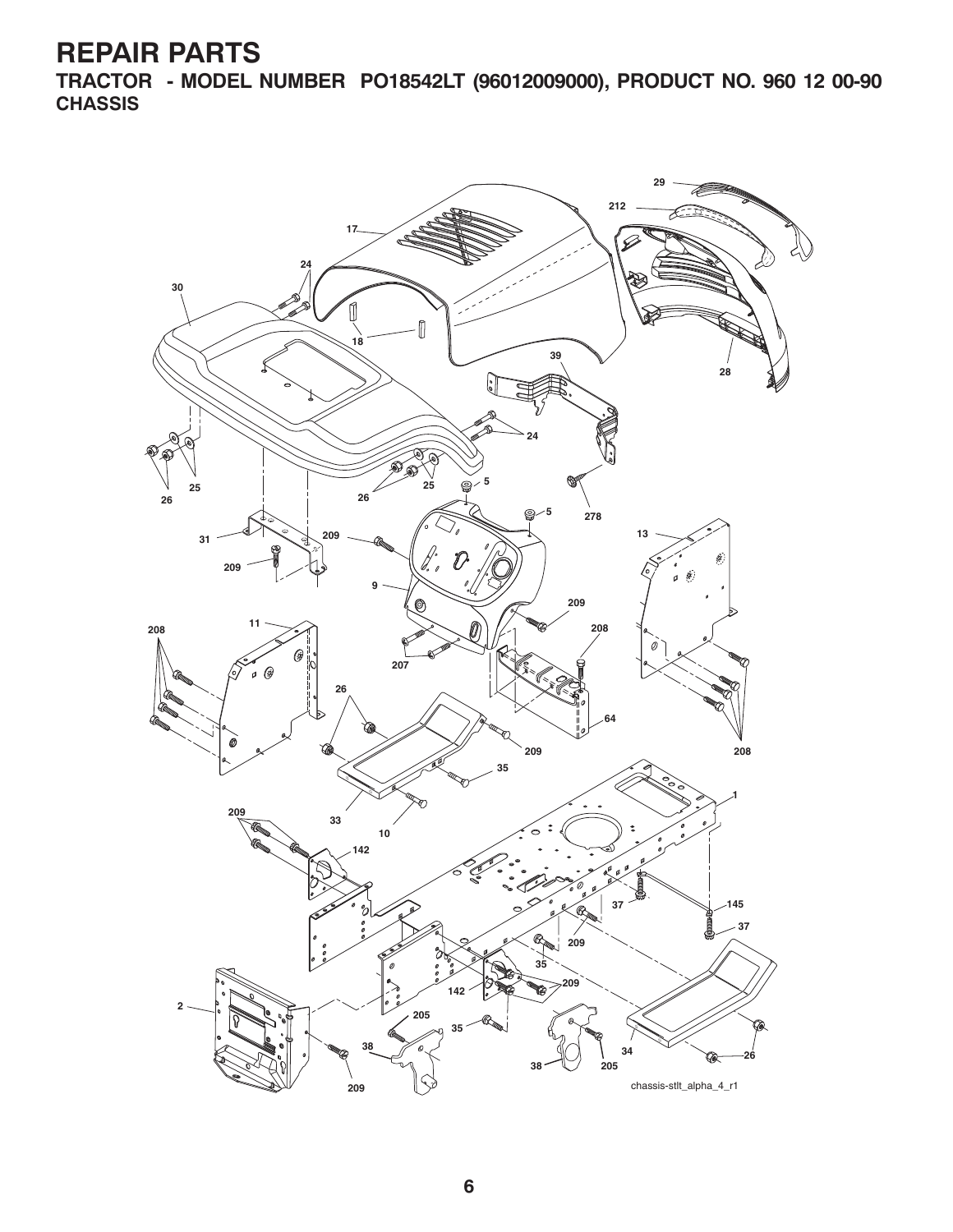**TRACTOR - MODEL NUMBER PO18542LT (96012009000), PRODUCT NO. 960 12 00-90 CHASSIS**

| <b>KEY</b><br>NO.                                                                                                                                                       | <b>PART</b><br>NO.                                                                                                                                                                                                                                                                     | <b>DESCRIPTION</b>                                                                                                                                                                                                                                                                                                                                                                                                                                                                                                                                                                                                                                                                                                                |
|-------------------------------------------------------------------------------------------------------------------------------------------------------------------------|----------------------------------------------------------------------------------------------------------------------------------------------------------------------------------------------------------------------------------------------------------------------------------------|-----------------------------------------------------------------------------------------------------------------------------------------------------------------------------------------------------------------------------------------------------------------------------------------------------------------------------------------------------------------------------------------------------------------------------------------------------------------------------------------------------------------------------------------------------------------------------------------------------------------------------------------------------------------------------------------------------------------------------------|
| 1<br>2<br>5<br>9<br>10<br>11<br>13<br>17<br>18<br>24<br>25<br>26<br>28<br>29<br>30<br>31<br>33<br>34<br>35<br>37<br>38<br>39<br>64 —<br>142<br>145<br>205<br>207<br>208 | 174619<br>176554<br>155272<br>193510X010<br>72140608<br>174996<br>187559X428 Hood<br>184921<br>74780616<br>19131312<br>73800600<br>187598<br>192526X428 Fender<br>136619<br>72110606<br>17490508<br>175710<br>187568<br>154798<br>175702<br>409167<br>17490608<br>17670508<br>17670608 | Chassis<br>Drawbar, Stretch<br>Bumper, Hood/Dash<br>Dash<br>Bolt, Carriage 3/8-16 x 1<br>Panel Dash LH<br>172105X010 Panel Slkscr Dash RH<br>Bumper Hood<br>Bolt Fin Hex 3/8-16 unc x 1 Gr. 5<br>Washer 13/32 x 13/16 x 12 Ga.<br>Nut Lock Hex w/Ins 3/8-16 unc<br>Grille/Lens Asm. (Include Key Nos. 29 and 212)<br>187567X599 Lens Grille Bar<br>Bracket Fender Repl 109873X<br>179716X428 Footrest Pnt LH<br>179717X428 Footrest Pnt RH<br>Bolt Rdhd Sht Sqnk 3/8-16 x 3/4<br>Screw Thdrol 5/16-18 x 1/2 TYT<br>Bracket Asm. Pivot Mower<br><b>Bracket Pivot</b><br>Dash Lower<br><b>Plate Reinforcement</b><br>Rod Pivot Chassis/Hood<br>Screw Thdrol $3/8-16 \times 1/2$<br>Screw 5/16-18 x 1/2<br>Screw Thdrol 3/8-16 x 1/2 |
|                                                                                                                                                                         |                                                                                                                                                                                                                                                                                        |                                                                                                                                                                                                                                                                                                                                                                                                                                                                                                                                                                                                                                                                                                                                   |
| 209<br>212<br>278                                                                                                                                                       | 17000612<br>187569<br>416358                                                                                                                                                                                                                                                           | Screw Hex Wsh Thdrol 3/8-16<br>Insert Lens Reflect<br>Screw #10 x 0.750 BOS Thread                                                                                                                                                                                                                                                                                                                                                                                                                                                                                                                                                                                                                                                |
| ---<br>- -                                                                                                                                                              | 5479J<br>187801                                                                                                                                                                                                                                                                        | Plug Button Blk 359 Dia Choke<br><b>Plug Dome Plastic</b>                                                                                                                                                                                                                                                                                                                                                                                                                                                                                                                                                                                                                                                                         |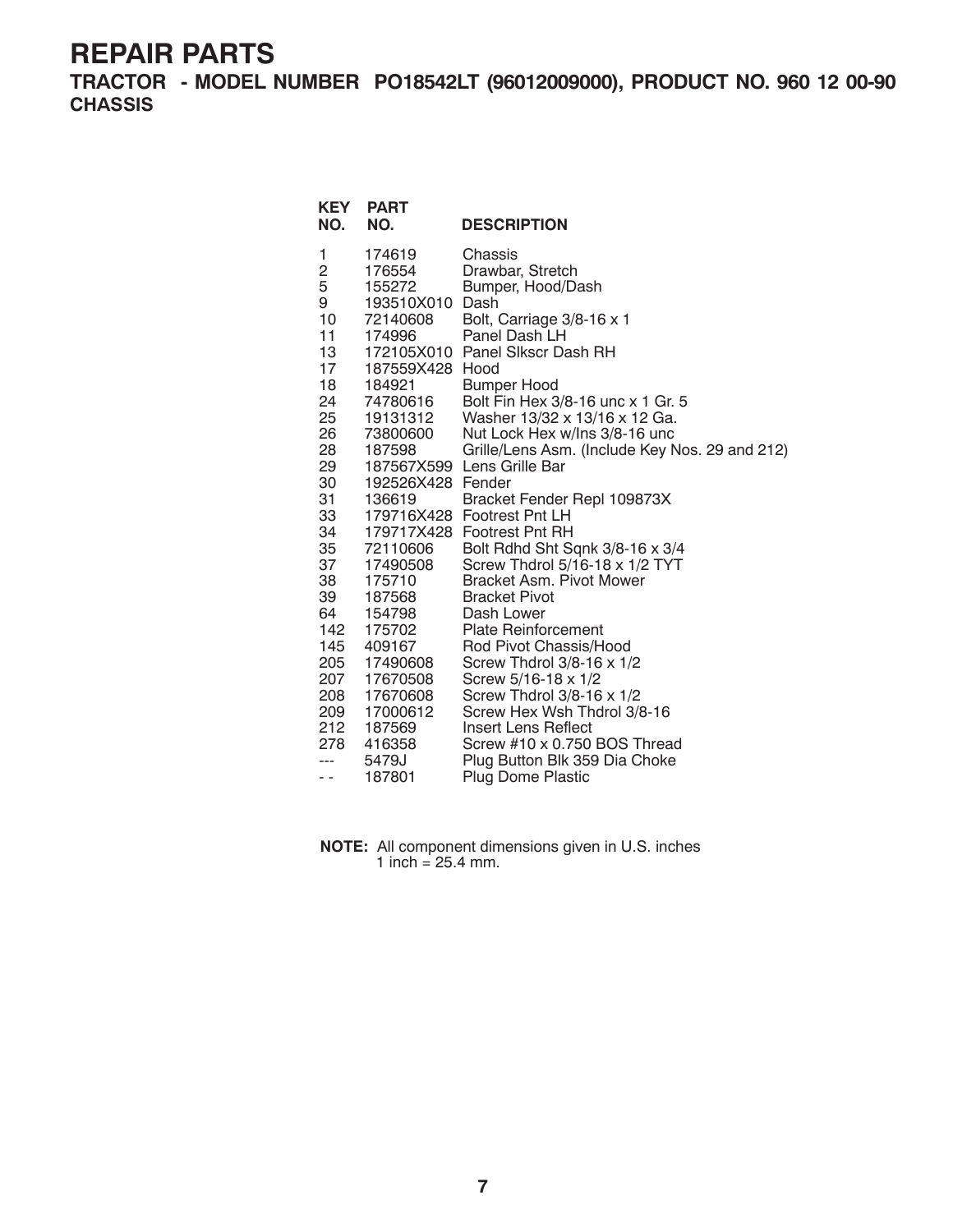**TRACTOR - MODEL NUMBER PO18542LT (96012009000), PRODUCT NO. 960 12 00-90 DRIVE**

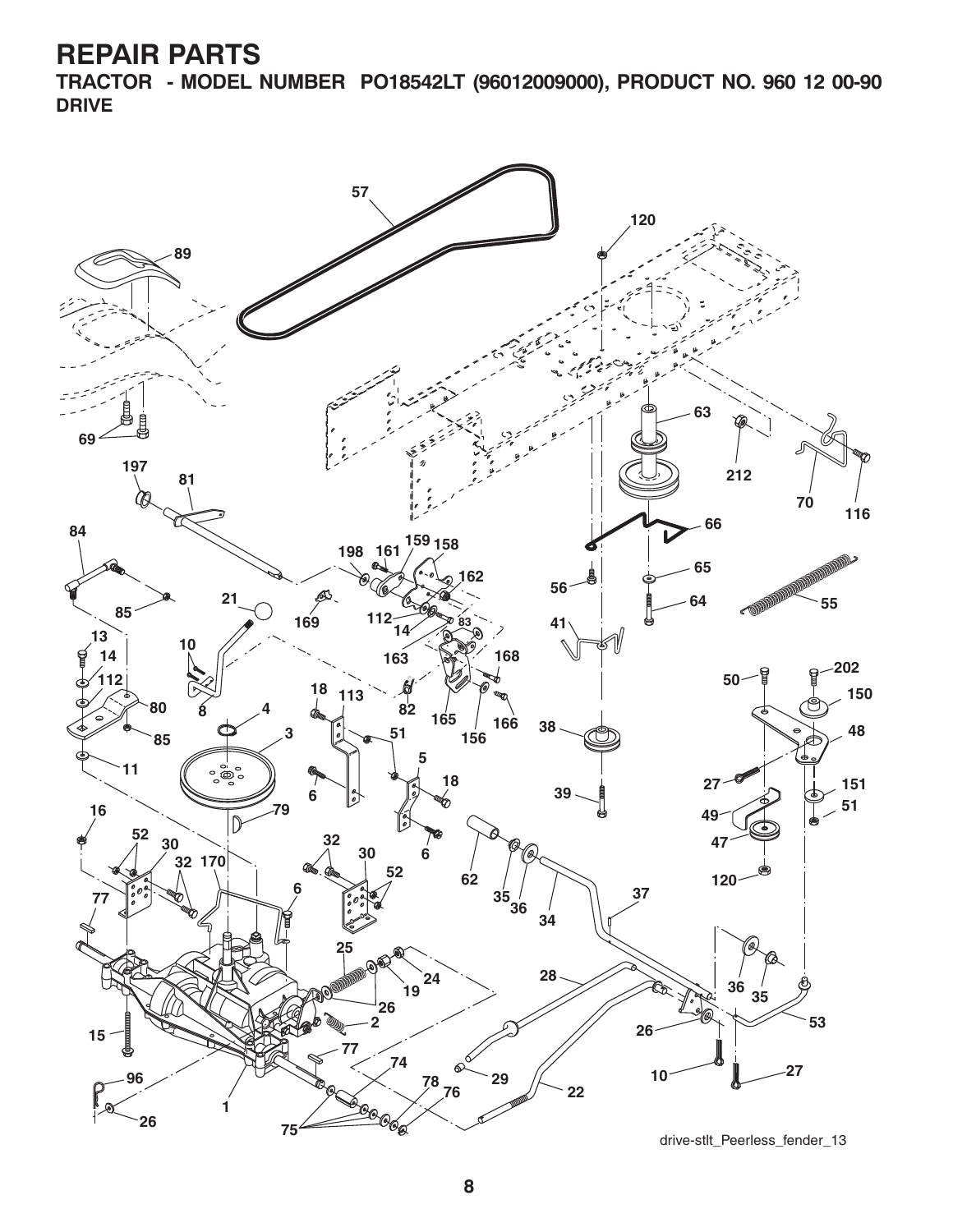**TRACTOR - MODEL NUMBER PO18542LT (96012009000), PRODUCT NO. 960 12 00-90 DRIVE**

| <b>KEY</b><br>NO. | <b>PART</b><br>NO. | <b>DESCRIPTION</b>                  | <b>KEY</b><br>NO. | <b>PART</b><br>NO.         | <b>DESCRIPTION</b>                                         |
|-------------------|--------------------|-------------------------------------|-------------------|----------------------------|------------------------------------------------------------|
| 1                 | 222222             | Transaxle Peerless 206-545C         | 63                | 175410                     | <b>Engine Pulley</b>                                       |
|                   |                    | (Order parts from transaxle         | 64                | 173937                     | <b>Bolt Hex</b>                                            |
|                   |                    | manufacturer)                       | 65                | 10040700                   | Washer Lock Hvy Hlcl Spr 7/16                              |
| 2                 | 146682             | Spring Return Brake T/a Zinc        | 66                | 154778                     | Keeper Belt Engine Foolproof                               |
| 3                 | 123666X            | Pulley Transaxle 18" Tires          | 69                | 142432                     | Screw Hex wsh HiLo 1/4 x 1/2 unc                           |
| 4                 | 12000028           | Ring Retainer # 5100-62             | 70                | 134683                     | Guide Belt Mower Drive RH                                  |
| 5                 | 121520X            | Strap Torque 30 Degrees             | 74                | 137057                     | Spacer Axle                                                |
| 6                 | 17060512           | Screw 5/16-18 x 3/4                 | 75                | 121749X                    | Washer 25/32 x 1 1/4 x 16 Ga.                              |
| 8                 | 192706             | Rod Shift Fender Adjust Lt          | 76                | 12000001                   | E-ring #5133-75                                            |
| 10                | 76020416           | Pin Cotter 1/8 x 1 Cad              | 77                | 123583X                    | Key Square 2 0 x 1845/1865                                 |
| 11                | 105701X            | Washer Plate Shf 388 Sq Hole        | 78                | 121748X                    | Washer 25/32 x 1-5/8 x 16 Ga.                              |
| 13                | 74550412           | Bolt 1/4-28 unf Gr. 8 w/Patch       | 79                | 2228M                      | Key Woodruff #9 3/16 x 3/4                                 |
| 14                | 10040400           | Washer Lock Hvy Helical             | 80                | 131486                     | Arm Shift                                                  |
| 15                | 74490544           | Bolt Hex FLGHD 5/16-18 Gr. 5        | 81                | 165594                     | Shaft Asm Cross Tapered PMST/20                            |
| 16                | 73800500           | Nut Lock Hex w/ins 5/16-18          | 82                | 165711                     | Spring Torsion T/a                                         |
| 18                | 74780616           | Bolt, Fin Hex 3/8-16 unc x 1 Gr. 5  | 83                | 19171216                   | Washer 17/32 x 3/4 x 16 Ga.                                |
| 19                | 73800600           | Nut Lock 3/8-16 unc                 | 84                | 166228                     | Link Transaxle                                             |
| 21                | 106933X            | Knob                                | 85                | 150360                     | Nut Lock Center 1/4 - 28 FNTHD                             |
| 22                | 130804             | Rod Brake Blk Zinc 26 840           | 89                |                            | 192053X428 Console Shift STLT                              |
| 24                | 73350600           | Nut Hex Jam 3/8-16 unc              | 96                | 4497H                      | Retainer Spring 1"                                         |
| 25                | 106888X            | Spring Rod Brake 2 00 Zinc          | 112               | 19091210                   | Washer 9/32 x 3/4 x 10 Ga.                                 |
| 26                | 19131316           | Washer 13/32 x 13/16 x 16 Ga.       | 113               | 127285X                    | Strap Torque LT                                            |
| 27                | 76020412           | Pin Cotter 1/8 x 3/4 Cad            | 116               | 72140608                   | Bolt Rdhd Sq Neck 3/8-16 x 1                               |
| 28                | 175765             | Rod Brake Parking LT/YT             | 120               | 73900600                   | Nut Lock Flg. 3/8-16 unc                                   |
| 29                | 71673              | Cap Brake Parking                   | 150               | 175456                     | <b>Spacer Retainer</b>                                     |
| 30                | 174973             | <b>Bracket Mtg Transaxle</b>        | 151               | 19133210                   | Washer 13/32 x 2 x 10                                      |
| 32                | 74760512           | Bolt Hex Hd 5/16-18 unc x 3/4       | 156               | 166002                     | Washer Srrted 5/16ID x 1.125                               |
| 34                | 175578             | Shaft Asm Pedal Foot                | 158               | 165589                     | <b>Bracket Shift Mount</b>                                 |
| 35                | 120183X            | Bearing Nylon Blk 629 Id            | 159               | 183900                     | Hub Tapered Flange Shift Lt                                |
| 36                | 19211616           | Washer 21/32 x 1 x 16 Ga.           | 161               | 72140406                   | Bolt Rdhd Sqnk 1/4-20 x 3/4                                |
| 37                | 1572H              | Pin Roll 3/16 x 1"                  | 162               | 73680400                   | Nut Crownlock 1/4-20 unc                                   |
| 38                | 179114             | <b>Pulley Composite Flat</b>        | 163               | 74780416                   | Bolt Hex Fin 1/4-20 unc x 1 Gr. 5                          |
| 39                | 72110622           | Bolt RDHD 3/8-16 unc x 2-3/4 Gr. 5  | 165               | 165623                     | <b>Bracket Pivot Lever</b>                                 |
| 41                | 175556             | Keeper Belt Flat Idler              | 166               | 17490510                   | Screw 5/16-18 x 5/8                                        |
| 47                | 127783             | Pulley Idler V Groove Plastic       | 168               | 165492                     | Bolt Shoulder 5/16-18 x .561                               |
| 48                | 154407             | <b>Bellcrank Asm</b>                | 169               | 165580                     | <b>Plate Fastening</b>                                     |
| 49                | 123205X            | <b>Retainer Belt Style Spring</b>   | 170               | 187414                     | Keeper Belt Transaxle Gear                                 |
| 50                | 72110612           | Bolt Carr. Sh. 3/8-16 x 1-1/2 Gr. 5 | 197               | 169613                     | Nyliner Snap-In                                            |
| 51                | 73680600           | Nut Crownlock 3/8-16 unc            | 198               | 169593                     | Washer Nyliner                                             |
| 52                | 73680500           | Nut Crownlock 5/16-18 unc           | 202               | 72110614                   | Bolt RdHd 3/8-16 unc x 1-3/4 Gr. 5                         |
| 53                | 199652             | Link Clutch                         | 212               | 145212                     |                                                            |
| 55                | 105709X            | Spring Return Clutch 6 75           |                   |                            | Nut Hexflange Lock                                         |
| 56                | 17060620           | Screw 3/8-16 x 1-1/4                |                   |                            |                                                            |
| 57                | 138255             | V-Belt Ground Drive                 |                   |                            | <b>NOTE:</b> All component dimensions given in U.S. inches |
| 62                | 8883R              | Cover Pedal Blk Round               |                   | 1 inch = $25.4 \text{ mm}$ |                                                            |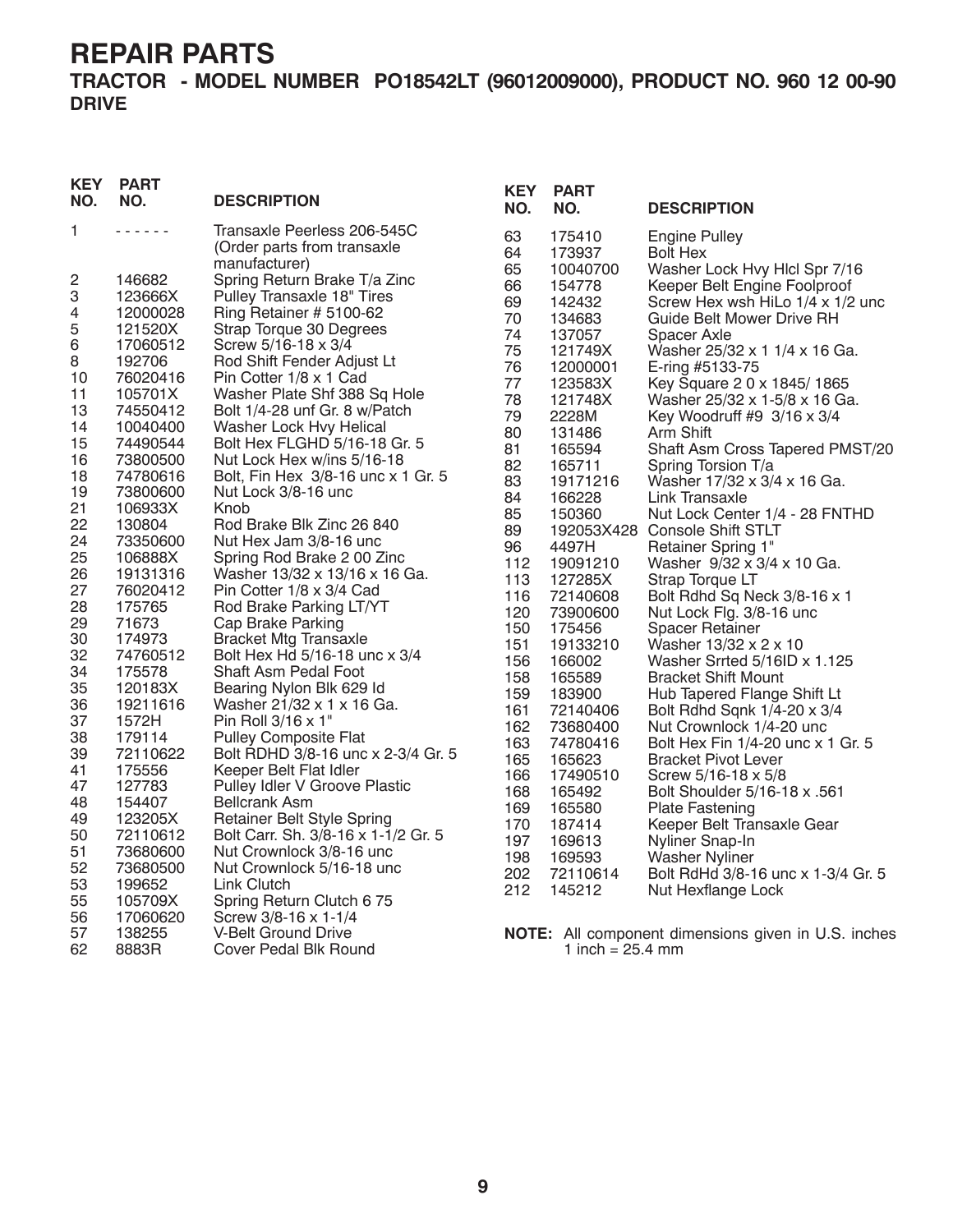**TRACTOR - MODEL NUMBER PO18542LT (96012009000), PRODUCT NO. 960 12 00-90 STEERING**

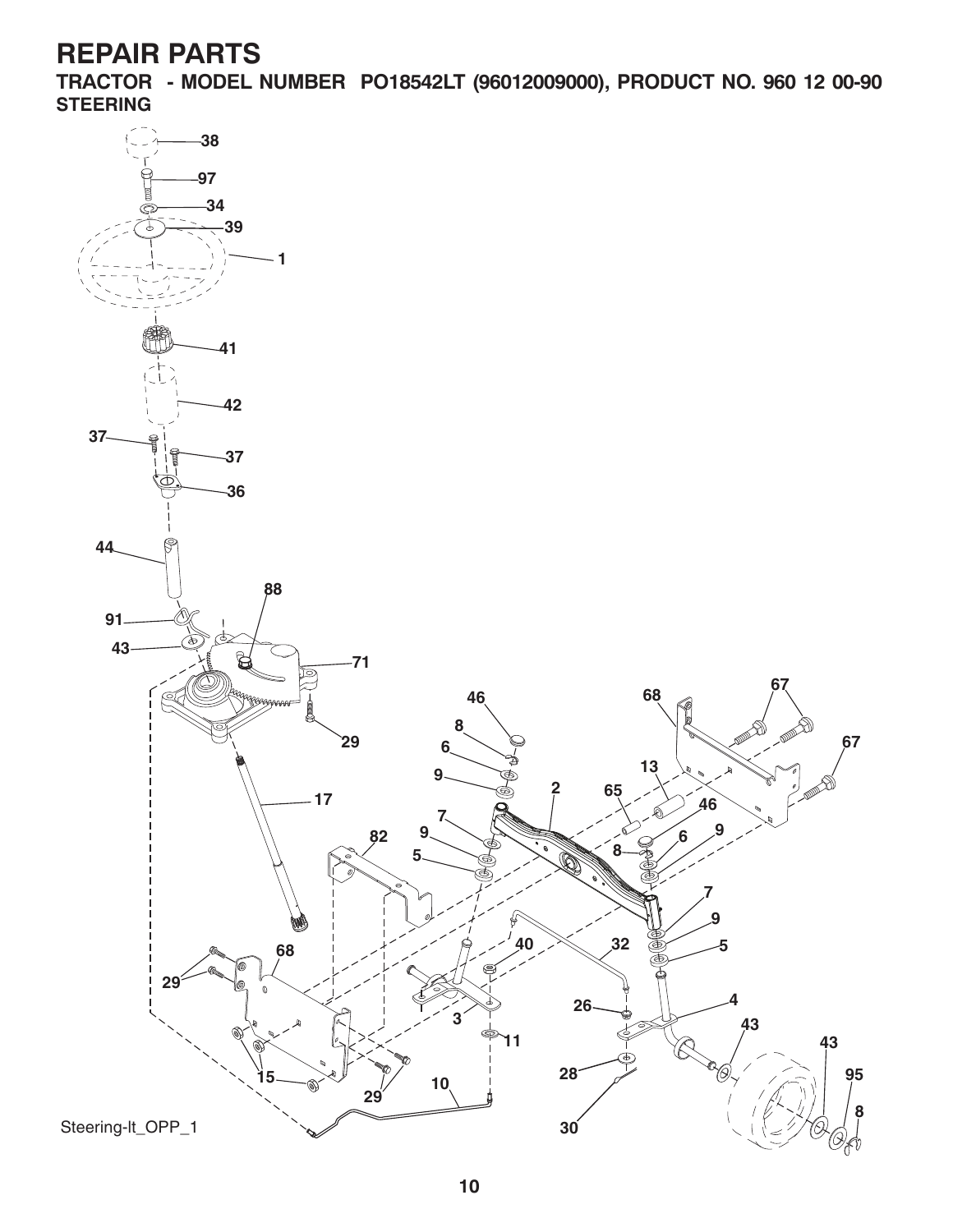**TRACTOR - MODEL NUMBER PO18542LT (96012009000), PRODUCT NO. 960 12 00-90 STEERING**

| NO.<br>NO.<br><b>DESCRIPTION</b><br><b>Wheel Steering</b><br>1<br>186780                   |  |
|--------------------------------------------------------------------------------------------|--|
|                                                                                            |  |
|                                                                                            |  |
| $\overline{c}$<br>418168<br>Axle Asm                                                       |  |
| 3<br>Spindle Asm LH<br>169840                                                              |  |
| 4<br>Spindle Asm RH<br>169839                                                              |  |
| 5<br><b>Bearing Race Thrust Harden</b><br>6266H                                            |  |
| 6<br>Washer 25/32 x 1-5/8 x 16 Ga.<br>121748X                                              |  |
| 7<br>Washer 27/32 x 1-1/4 x 16 Ga.<br>19272016                                             |  |
| 8<br>Ring Klip #t5304-75<br>12000029                                                       |  |
| 9<br><b>Bearing Col Strg Blk</b><br>3366R                                                  |  |
| 10<br>175121<br>Link Drag                                                                  |  |
| 11<br>Washer Lock Hvy Hlcl Spr 3/8<br>10040600                                             |  |
| 13<br>136518<br>Spacer Brace Axle                                                          |  |
| 15<br>Hexflange Lock<br>145212<br>17                                                       |  |
| Shaft Asm Strg<br>411386<br><b>Bushing Link Drag Blk LR</b><br>26<br>126847X               |  |
| 28<br>Washer 13/32 x 7/8 x 16 Ga.<br>19131416                                              |  |
| 29<br>Screw 3/8-16 x 3/4<br>17000612                                                       |  |
| 30<br>Pin Cotter 11/32 ID x 2 3/8 OD x 12 Ga.<br>76020412                                  |  |
| 32<br>Rod Tie Wire Form 19 75 Mech<br>192757                                               |  |
| 34<br>10040500<br>Washer Lock 5/16                                                         |  |
| 36<br>Bushing Strg 5/8 Id Dash<br>155099                                                   |  |
| 37<br>152927<br>Screw                                                                      |  |
| 38<br>Cap Wheel Steer<br>192916                                                            |  |
| 39<br>Washer 11/32 x 2 3/8 OD x 12 Ga.<br>19113812                                         |  |
| Nut Crownlock 3/8-24<br>40<br>73540600                                                     |  |
| 41<br>186737<br><b>Adaptor Wheel Strg</b>                                                  |  |
| Boot Dash Mtl Steering Blk<br>42<br>145054X428                                             |  |
| 43<br>Washer 25/32 x 1 1/4 x 16 Ga.<br>121749X                                             |  |
| 44<br><b>Extension Steering</b><br>190752                                                  |  |
| 46<br>Cap Spindle Fr Top Blk<br>121232X                                                    |  |
| 65<br>Spacer Brace Axle<br>414736                                                          |  |
| 67<br>Bolt RDHD SQNK 3/8-16 x 2-1/4<br>72110618                                            |  |
| 68<br><b>Brace Axle</b><br>169827                                                          |  |
| 71<br>175146<br>Steering Asm.                                                              |  |
| 82<br><b>Bracket Susp Chassis Front</b><br>199978<br>88<br>175118<br>Bolt Shoulder 7/16-20 |  |
| <b>Clip Steering</b><br>91<br>175553                                                       |  |
| 95<br>Washer Harden .793 x 1.637 x 060<br>188967                                           |  |
| 97<br>74780564<br>Bolt 5/16-18 x 4 Gr.5                                                    |  |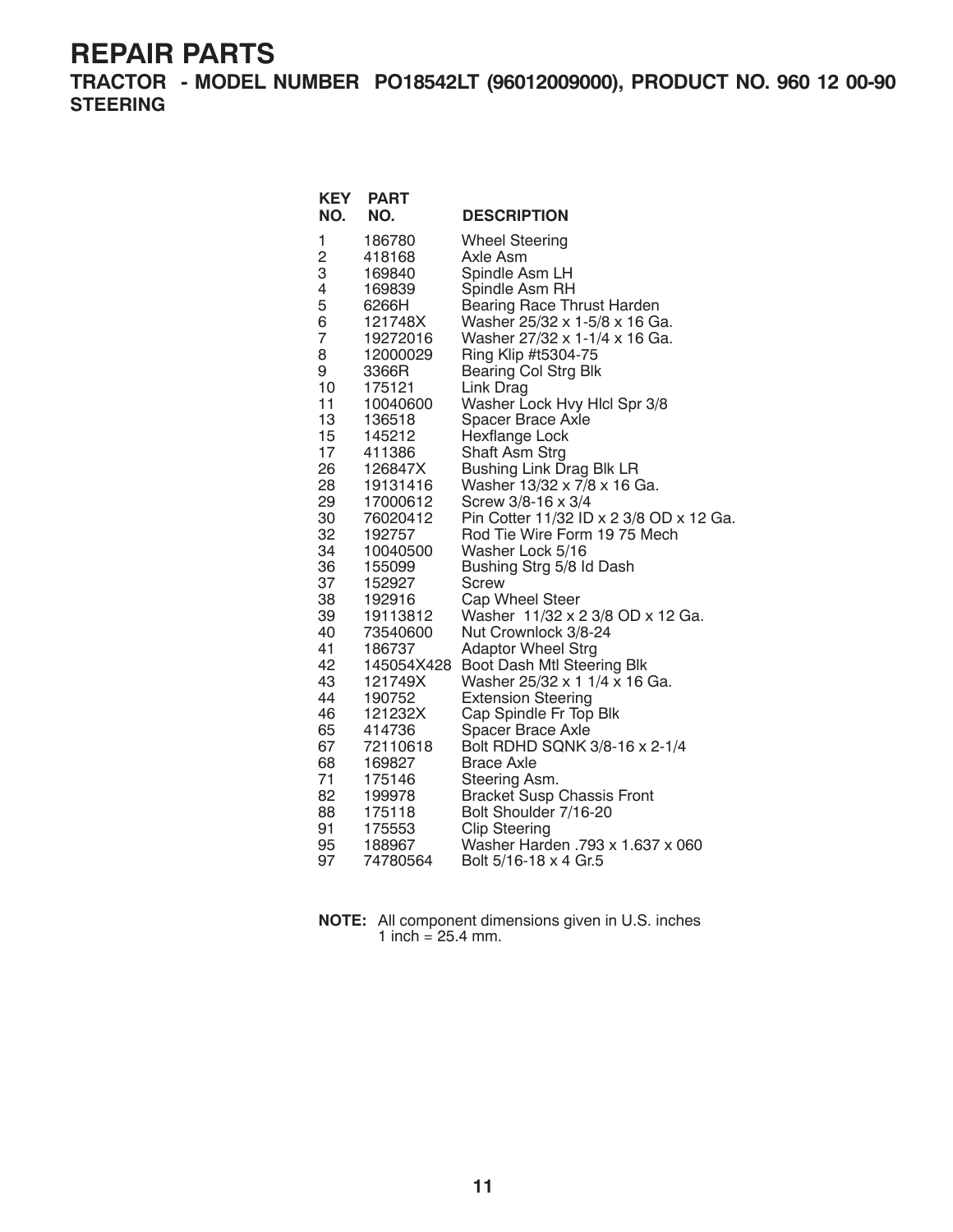**TRACTOR - MODEL NUMBER PO18542LT (96012009000), PRODUCT NO. 960 12 00-90 ENGINE**



engine-stlt\_bs\_9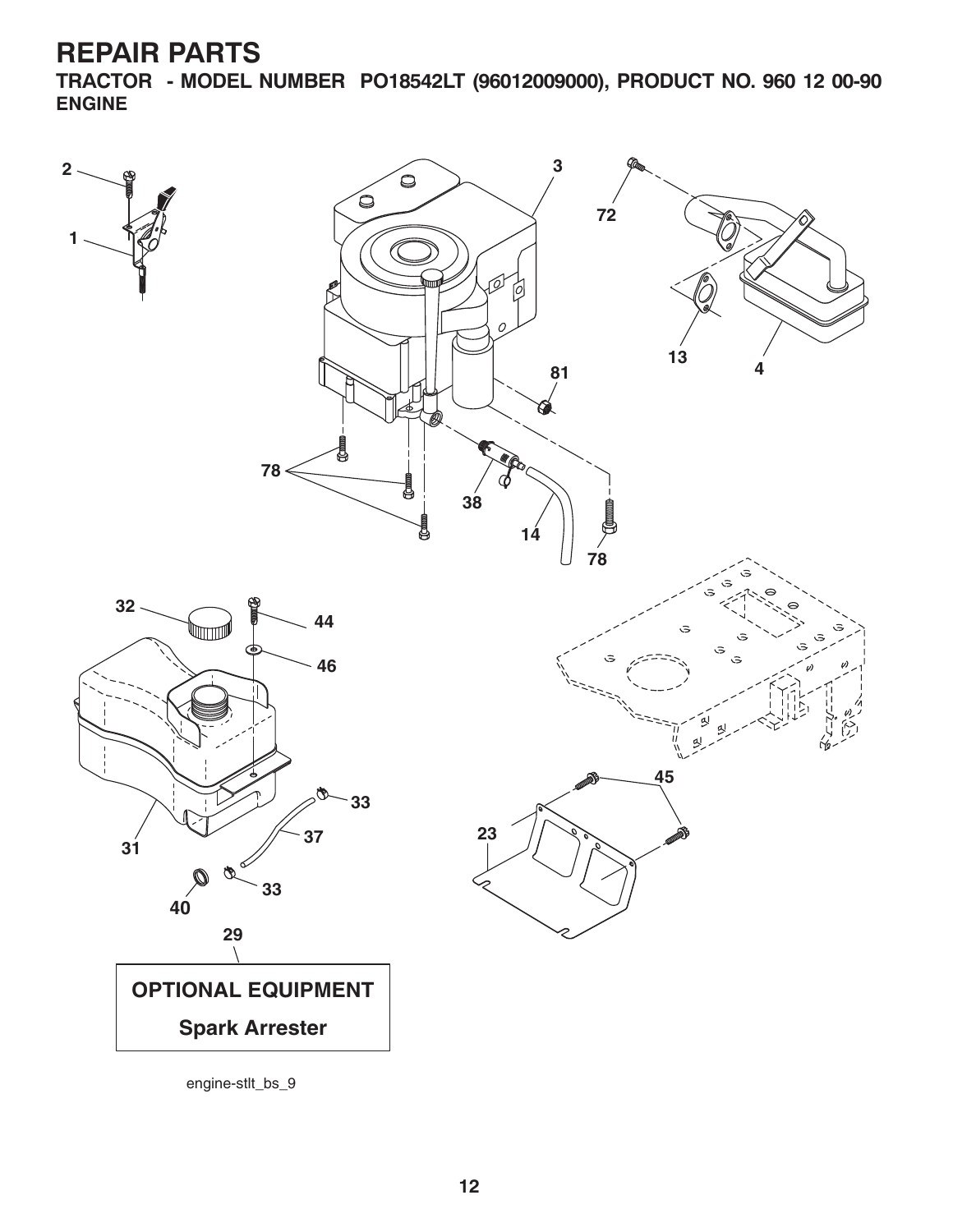**TRACTOR - MODEL NUMBER PO18542LT (96012009000), PRODUCT NO. 960 12 00-90 ENGINE**

| <b>KEY</b><br>NO. | <b>PART</b><br>NO. | <b>DESCRIPTION</b>                                                         |
|-------------------|--------------------|----------------------------------------------------------------------------|
| 1<br>2<br>3       | 170551<br>17720408 | Control Th/ch Flag<br>Screw Hex Thd Cut 1/4-20 x 1/2<br>Engine, B&S 31N707 |
| 4                 | 137352             | <b>Muffler Exhaust B&amp;S</b>                                             |
| 13                | 165291             | Gasket Eng 1 313 ld Tin Plated                                             |
| 14                | 148456             | <b>Tube Drain Oil Easy</b>                                                 |
| 23                | 169837             | Shield BRN/DBR Guard                                                       |
| 29                | 137180             | Kit Spark Arrestor (Flat Scrn)                                             |
| 31                | 407516             | <b>Tank Fuel Front</b>                                                     |
| 32 -              | 197725             | Cap Asm Fuel                                                               |
| 33                | 123487X            | Clamp Hose                                                                 |
| 37                | 401137             | Line Fuel                                                                  |
| 38                | 181654             | Plug Drain Oil                                                             |
| 40                | 124028X            | Bushing Snap Nyl Blk Fuel Line                                             |
| 44                | 17670412           | Screw Thdrol 1/4-20 x 3/4                                                  |
| 45                | 17000612           | Screw Hex Wsh Thdrol 3/8-16                                                |
| 46                | 19091416           | Washer 9/32 x 7/8 x 16 Ga.                                                 |
| 72                | 192334             | Screw Socket Head 5/16-18 x 3/4                                            |
| 78 —              | 17060620           | Screw 3/8-16 x 1-1/4                                                       |
| 81                | 73510400           | Nut Keps Hex 1/4-20 unc                                                    |

**NOTE:** All component dimensions given in U.S. inches 1 inch =  $25.4 \, \text{mm}$ 

#### **Engine Power Rating Information**

The gross power rating for individual gas engine models is labeled in accordance with SAE (Society of Automotive Engineers) code J11940 (Small Engine Power & Torque Rating Procedure), and rating performance has been obtained and corrected in accordance with SAE J1995 (Revision 2002-5). Actual gross engine power will be lower and is affected by, among other things, ambient operating conditions and engine-to-engine variability. Given both the wide array of products on which engines are placed and the variety of environmental issues applicable to operating the equipment, the gas engine will not develop the rated gross power when used in a given piece of power equipment (actual "on-site" or net horsepower). This difference is due to a variety of factors including, but not limited to, accessories (air cleaner, exhaust, charging, cooling, carburetor, fuel pump, etc.), application limitations, ambient operating conditions (temperature, humidity, altitude), and engine-to-engine variability. Due to manufacturing and capacity limitations, Briggs & Stratton may substitute an engine of higher rated power for this Series engine.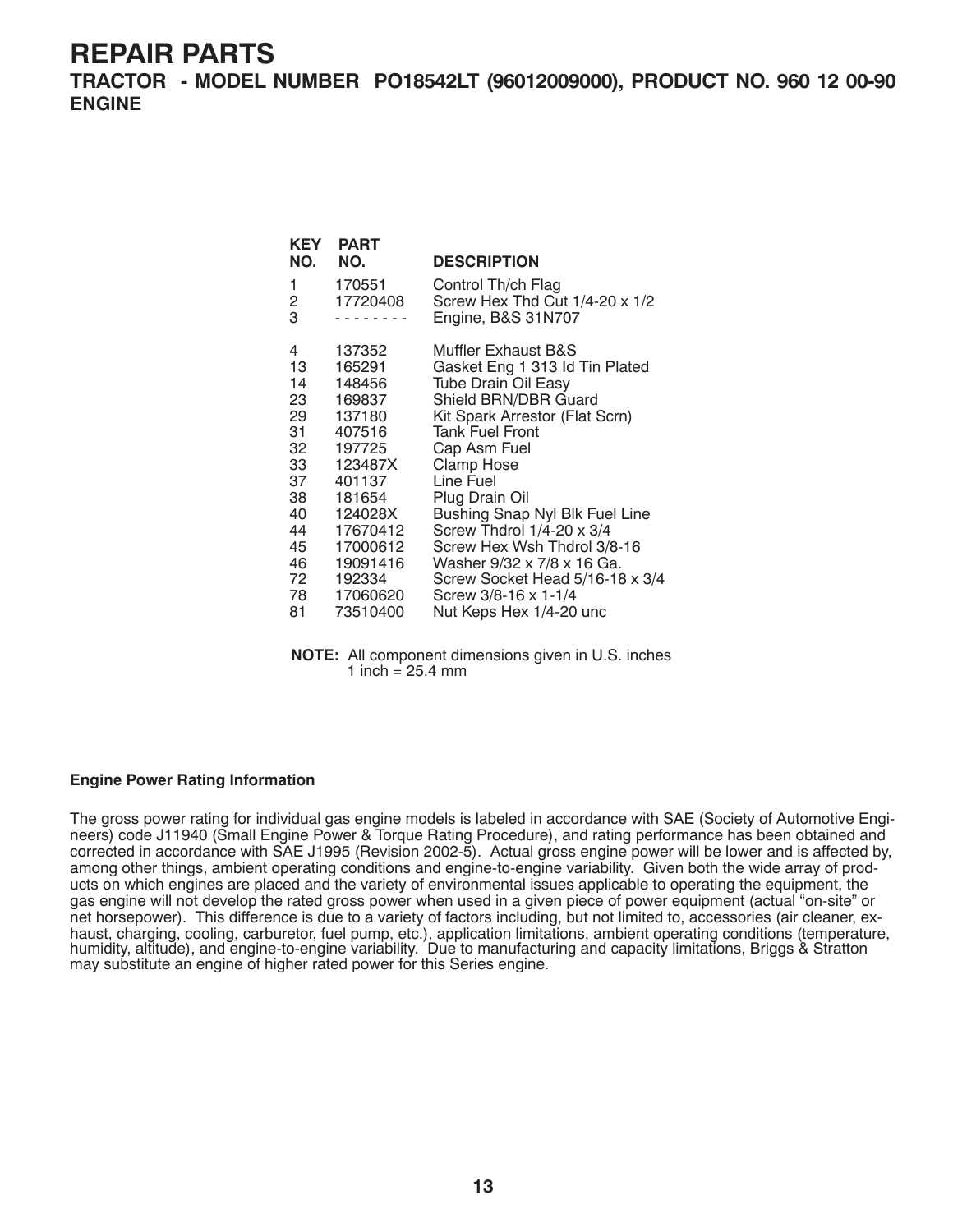**TRACTOR - MODEL NUMBER PO18542LT (96012009000), PRODUCT NO. 960 12 00-90 MOWER DECK**

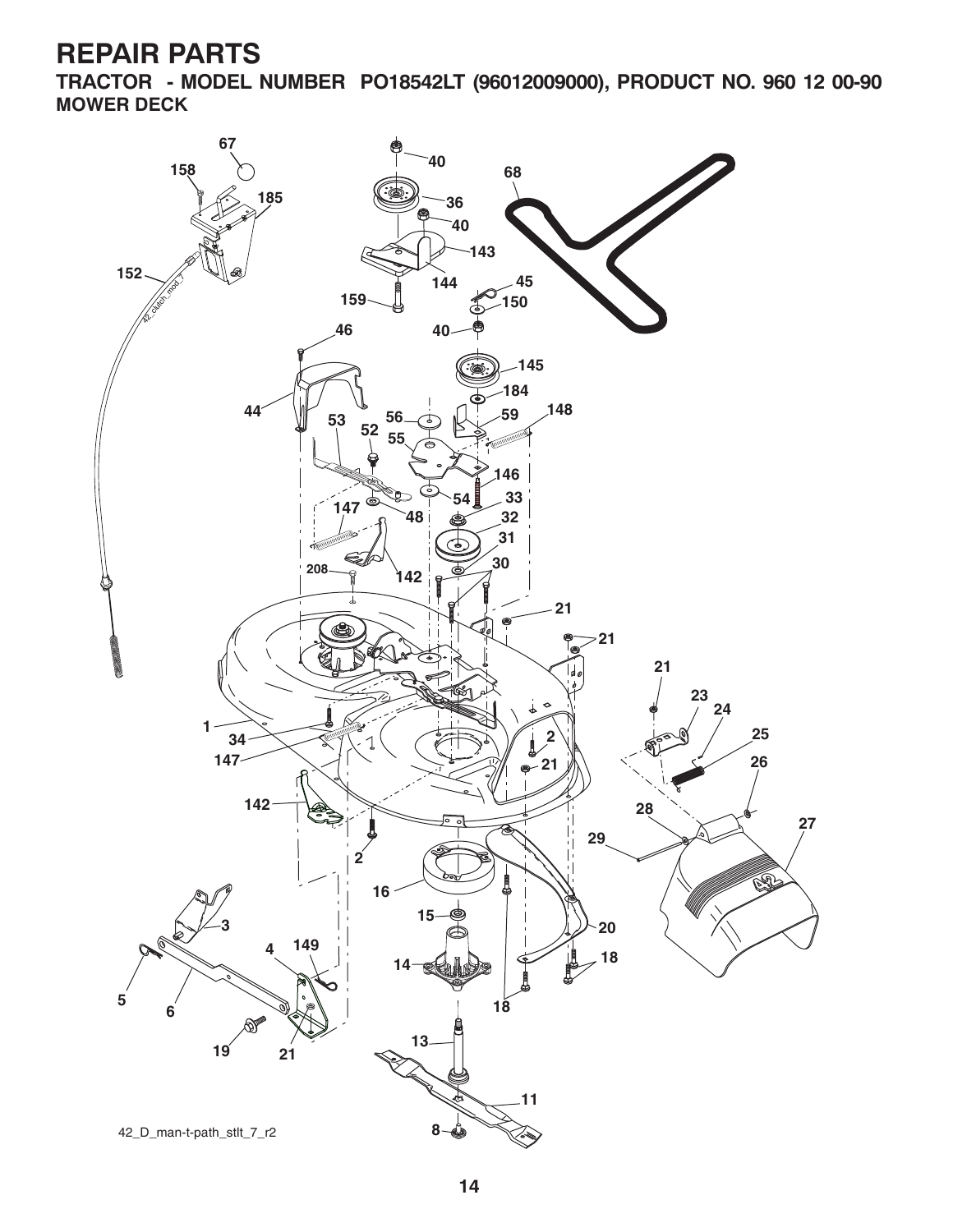**TRACTOR - MODEL NUMBER PO18542LT (96012009000), PRODUCT NO. 960 12 00-90 MOWER DECK**

| <b>KEY</b><br>NO. | <b>PART</b><br>NO. | <b>DESCRIPTION</b>                   | <b>KEY</b><br>NO. | <b>PART</b><br>NO. | <b>DESCRIPTION</b>                                         |
|-------------------|--------------------|--------------------------------------|-------------------|--------------------|------------------------------------------------------------|
| 1                 | 165892             | Mower Deck Assembly, 42"             | 44                | 140088             | Guard, Mandrel, LH                                         |
| 2                 | 72140506           | Bolt                                 | 45                | 4497H              | Retainer                                                   |
| 3                 | 138017             | Bracket Asm Fr. Sway Bar 3/42        | 46                | 137729             | Screw, Thdrol 1/4-20 x 5/8 T                               |
| 4                 | 165460             | Bracket Asm Deck 42" Sway Bar        | 48                | 133944             | Washer, Hardened                                           |
| 5                 | 4939M              | <b>Retainer Spring</b>               | 52                | 139888             | Bolt, Shoulder 5/16-18 unc                                 |
| 6                 | 178024             | <b>Bar Sway Deck</b>                 | 53                | 184907             | Arm Assembly, Pad, Brake                                   |
| 8                 | 193003             | Bolt/Washer Asm. 7/16-20 unf         | 54                | 178515             | Washer, Hardened                                           |
|                   |                    | (The following Blades are available) | 55                | 155046             | Arm, Idler                                                 |
| 11                | 138971             | Blade Mower 42" Hi-Lift (for bag-    | 56                | 165723             | Spacer, Retainer                                           |
|                   |                    | ging and discharging)                | 59                | 141043             | <b>Guard TUV Idler</b>                                     |
| - -               | 134149             | Blade, Mulching 42" Std (for mulch-  | 67                | 106932X            | Knob Round                                                 |
|                   |                    | ing mowers only)                     | 68                | 144959             | V-Belt, 42" Mower                                          |
| $ -$              | 139775             | Blade Mulching 42" Premium (For      | 142               | 195784             | Anchor Spring Brake Mower                                  |
|                   |                    | better wear when mulching)           | 143               | 157109             | Bracket Arm Idler 42"                                      |
| 13                | 192872             | Shaft Asm. Mandrel                   | 144               | 158634             | Keeper Belt 42" Clutch Cable                               |
| 14                | 187281             | <b>Housing Mandrel</b>               | 145               | 165888             | Pulley Idler Flat                                          |
| 15                | 110485X            | Bearing, Ball, Mandrel               | 146               | 171977             | <b>Bolt Carriage Idler</b>                                 |
| 16                | 174493             | Stripper, Mandrel Deck               | 147               | 131335             | <b>Spring Extension</b>                                    |
| 18                | 72140505           | Bolt, Carriage 5/16-18 x 5/8         | 148               | 169022             | Spring Return Idler                                        |
| 19                | 132827             | Bolt, Shoulder                       | 149               | 165898             | <b>Retainer Spring Yellow</b>                              |
| 20                | 159770             | Baffle, Vortex                       | 150               | 19091210           | Washer 9/32 x 3/4 x 10 Ga.                                 |
| 21                | 73680500           | <b>Nut</b>                           | 152               | 169676             | Clutch Cable 42"                                           |
| 23                | 177563             | Bracket, Deflector Mower 42"         | 158               | 17720408           | Screw Hex Thd Cut 1/4-20 x 1/2                             |
| 24                | 105304X            | Cap, Sleeve 80 x 112 Blk Mower       | 159               | 72140614           | Bolt Rdhd Sqn 3/8-16 unc x 1-3/4                           |
| 25                | 123713X            | Spring, Torsion, Deflector 2 52      | 184               | 19131410           | Washer 13/32 x 7/8 x 10 Ga.                                |
| 26                | 110452X            | Nut, Push Phos & Oil                 | 185               | 188234             | Head Asm Cable Clutch                                      |
| 27                |                    | 130968X428 Shield, Deflector 42" Blk | 208               | 17670608           | Screw 3/8-16 x 1/2                                         |
| 28                | 19111016           | Washer 11/32 x 5/8 x 16 Ga.          | $\sim$ $\sim$     | 192870             | Mandrel Assembly (Includes hous-                           |
| 29                | 131491             | Rod, Hinge 42" 6 75 w/G              |                   |                    | ing, shaft assembly, and bearing                           |
| 30                | 173984             | <b>Screw Thdrol</b>                  |                   |                    | only - pulley/nut/washer and blade                         |
| 31                | 187690             | Washer, Spacer Mower Vented          |                   |                    | bolt/washers not included)                                 |
| 32                | 153535             | Pulley, Mandrel                      | $\sim$ $\sim$     | 418031             | Replacement Mower, Complete                                |
| 33                | 400234             | Nut, Toplock                         |                   |                    |                                                            |
| 34                | 72110612           | Bolt Carr SH 3/8-16 x 1-1/2 Gr.5     |                   |                    | <b>NOTE:</b> All component dimensions given in U.S. inches |
| 36                | 131494             | Pulley, Idler, Flat                  |                   | 1 inch = $25.4$ mm |                                                            |
| 40                | 73900600           | Nut Lock 3/8-16                      |                   |                    |                                                            |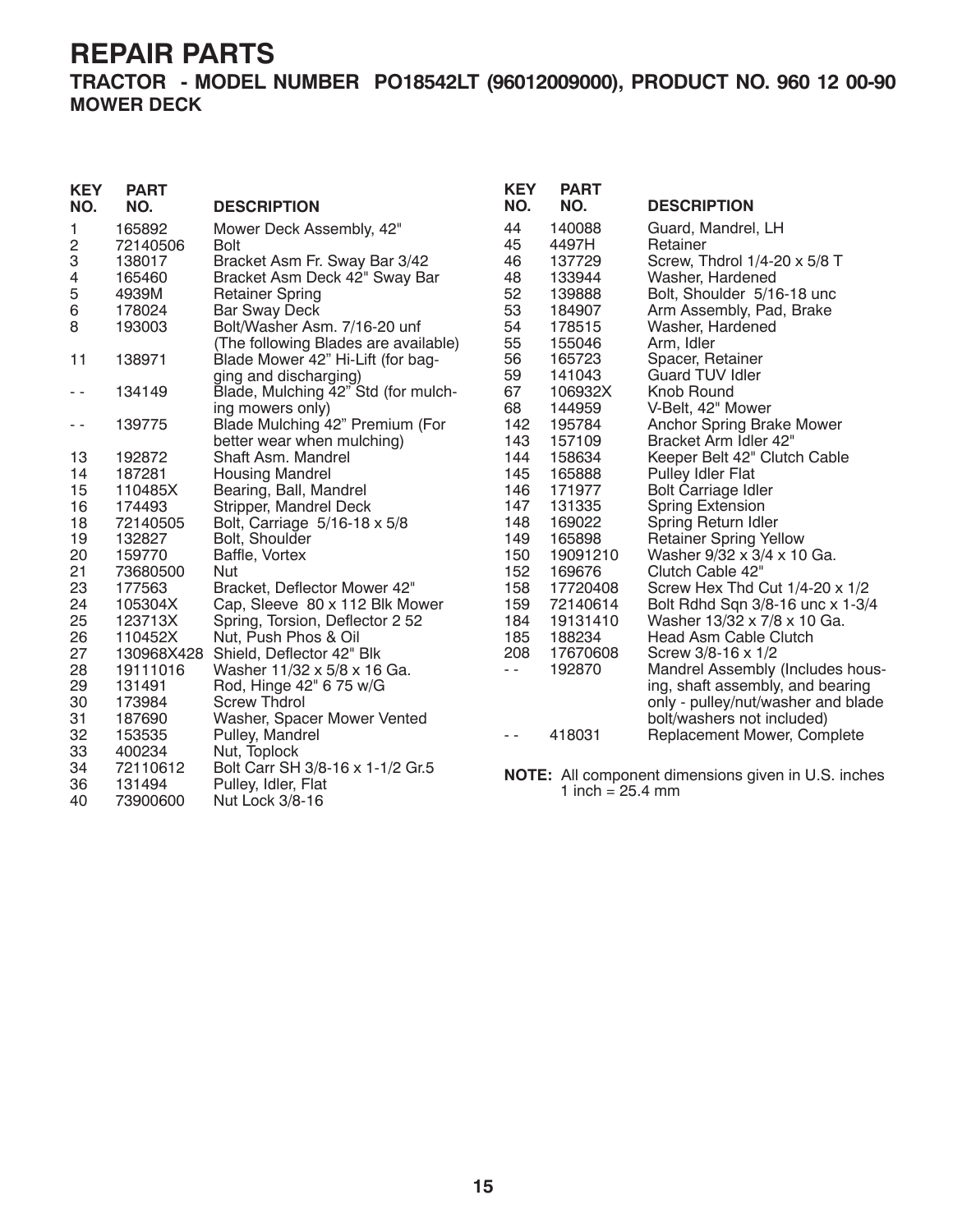**TRACTOR - MODEL NUMBER PO18542LT (96012009000), PRODUCT NO. 960 12 00-90 MOWER LIFT**



| NE I<br>NO.    | FAR I<br>NO. | <b>DESCRIPTION</b>          |
|----------------|--------------|-----------------------------|
| 1              | 404981       | Plunger Asm Lift Lever      |
| $\overline{2}$ | 159471       | Shaft Asm Lift RH           |
| 3              | 105767X      | Pin Groove 1 500 Zinc       |
| 4              | 12000002     | E Ring #5133-62             |
| 5              | 19211621     | Washer 21/32 x 1 x 21 Ga.   |
| 6              | 120183X      | Bearing Nylon Blk 629 Id    |
| 7              | 125631X      | <b>Grip Handle</b>          |
| 8              | 124526X      | <b>Button Plunger Black</b> |
| 11             | 139865       | Link Lift LH Fixed Length   |
| 12             | 139866       | Link Lift RH Fixed Length   |
| 13             | 4939M        | <b>Retainer Spring</b>      |
|                |              |                             |

| NO.      | NO.                | <b>DESCRIPTION</b>                               |
|----------|--------------------|--------------------------------------------------|
| 15<br>16 | 173288<br>73350800 | Link Front<br>Nut Jam Hex 1/2-13 unc             |
| 17       | 175689             | Trunnion                                         |
| 18<br>19 | 73800800<br>139868 | Nut Lock w/Wsh 1/2-13 unc<br>Arm Suspension Rear |
| 20       | 194209             | Pin Cotter 7/16 Bow Tie Lock                     |
| 31<br>32 | 169865<br>73540600 | Bearing Pvt Lift<br>Nut Crownlock 3/8-24         |
|          |                    |                                                  |